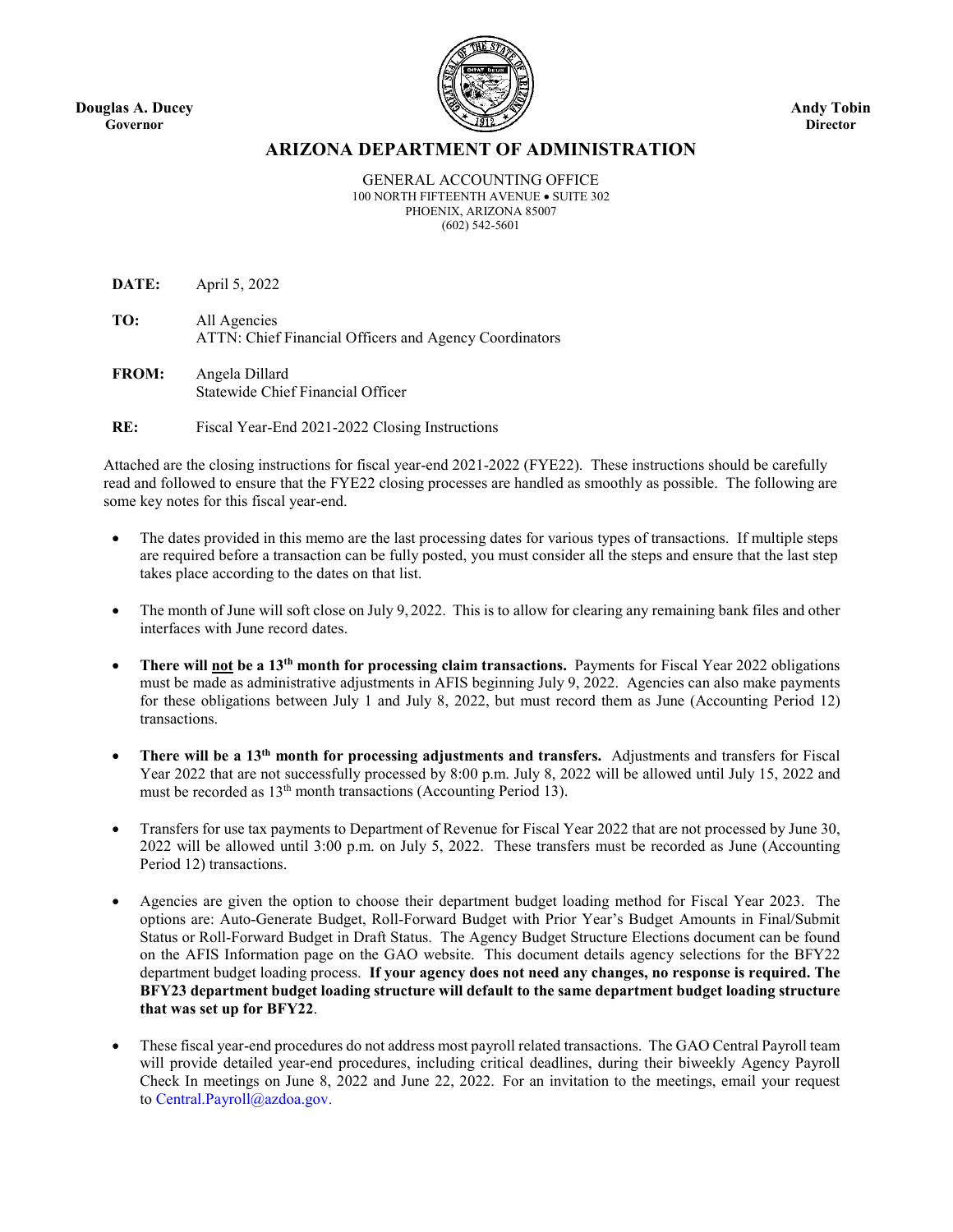Fiscal Year End 2021-2022 Closing Instructions April 5, 2022 Page 2 of 2

There will be a Virtual Fiscal Year-End Question and Answer Meeting via Google Meets on May 2, 2022 from 2:00 p.m. to 3:00 p.m. to answer questions from the agencies and to provide clarification to fiscal-year end due dates and processes.

Fiscal year-end closing instructions can be found on the GAO website at [www.gao.az.gov](http://www.gao.az.gov/) under Publications/AFIS Information. For a more detailed explanation of the activities that will be conducted this fiscal year-end, please see the attachment. If you have any questions or need clarification on these instructions, please contact your AFIS liaison. An updated AFIS liaison listing is available on the GAO website under AFIS/AFIS Information/Agency Liaisons.

AD:bn

Attachments: Fiscal Year-End Closing Instructions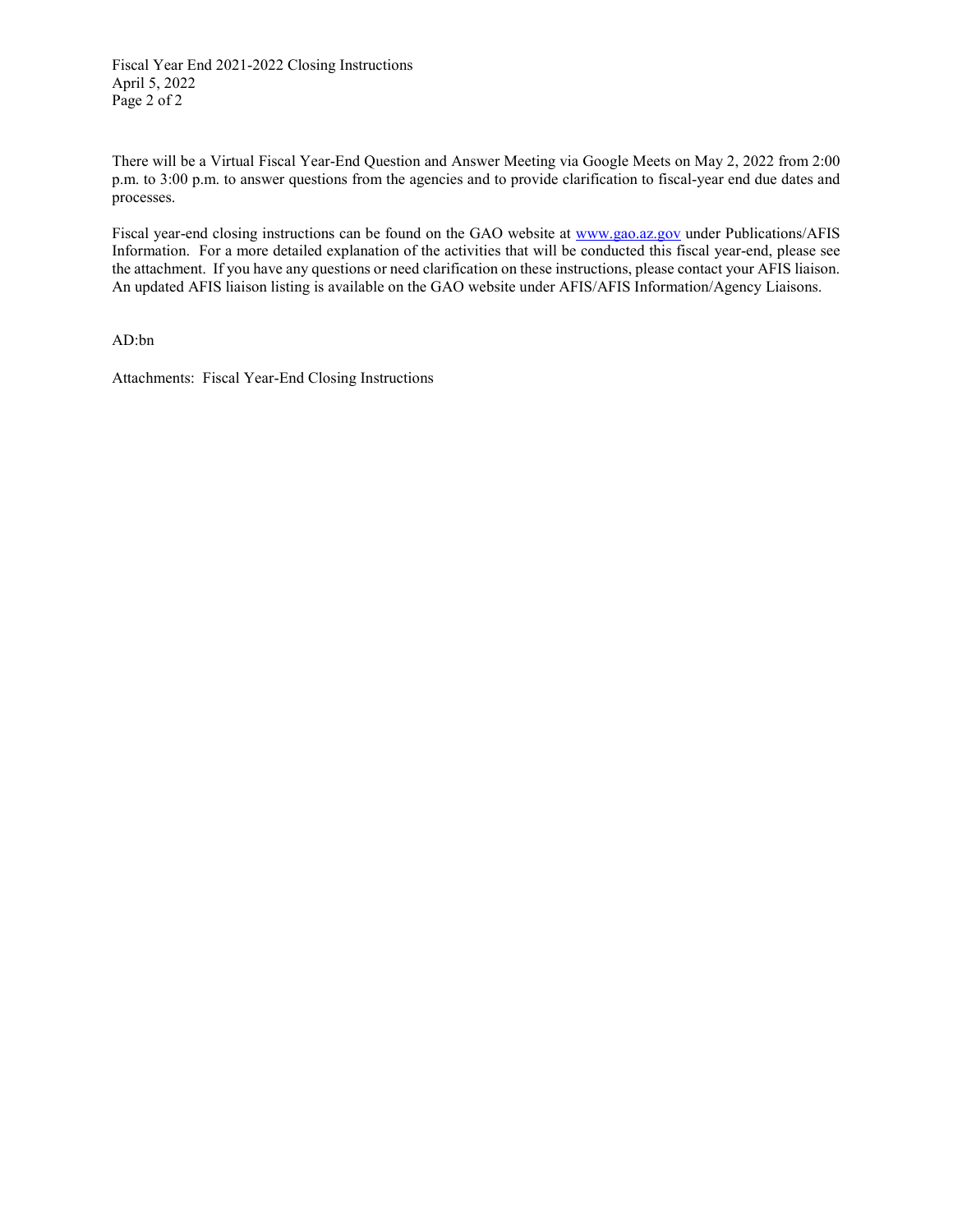| <b>SUBJECT</b>                                                     | PAGE           |
|--------------------------------------------------------------------|----------------|
| <b>Summary Date Schedules</b>                                      | 1              |
| <b>Create New Year Profiles</b>                                    | 1              |
| <b>HRIS Labor Distribution</b>                                     | $\overline{2}$ |
| Employee Reimbursement Claims Processed after June 28, 2022 (HRIS) | 3              |
| First Payroll of the New Fiscal Year                               | 3              |
| Year End Purchasing/Contracting                                    | 3              |
| Encumbrances Established in Fiscal Year 2022                       | 5              |
| Administrative Adjustments                                         | 5              |
| <b>Appropriation Transfers</b>                                     | 5              |
| Credit Card Clearing Fund (Fund 2600)                              | 5              |
| Year End Deposits                                                  | 6              |
| Prior Fiscal Year Deposits                                         | 6              |
| New Fiscal Year Deposits                                           | 6              |
| Divestments and Investments                                        | 7              |
| Federal Funds Draw Down                                            | 7              |
| New Fiscal Year (FY) Appropriations                                | $\overline{7}$ |
| June Closing                                                       | 8              |
| <b>Cash Balance</b>                                                | 8              |
| 13 <sup>th</sup> Month (Adjustment) Period                         | 8              |
| Purchase Card (P-Card) and Central Travel Account (CTA) Claims     | 8              |
| Federal Grant Year-End Instructions                                | 8              |
| Document Catalog and Disbursement Request Page                     | 9              |
| Warrant Cancellation                                               | 9              |
| InfoAdvantage                                                      | 9              |
| Lapsing and Continuing Appropriations                              | 9              |
| <b>Budget Loading</b>                                              | 9              |
| <b>Fixed Assets</b>                                                | 10             |
| Governmental Accounting Standards Board (GASB) Statements          | 11             |
| <b>Closing Package</b>                                             | 11             |
| <b>Revolving Funds</b>                                             | 11             |
| Use Tax Payments to Dept. of Revenue                               | 11             |

# Fiscal Year-End 2021-2022 Closing Instructions Table of Contents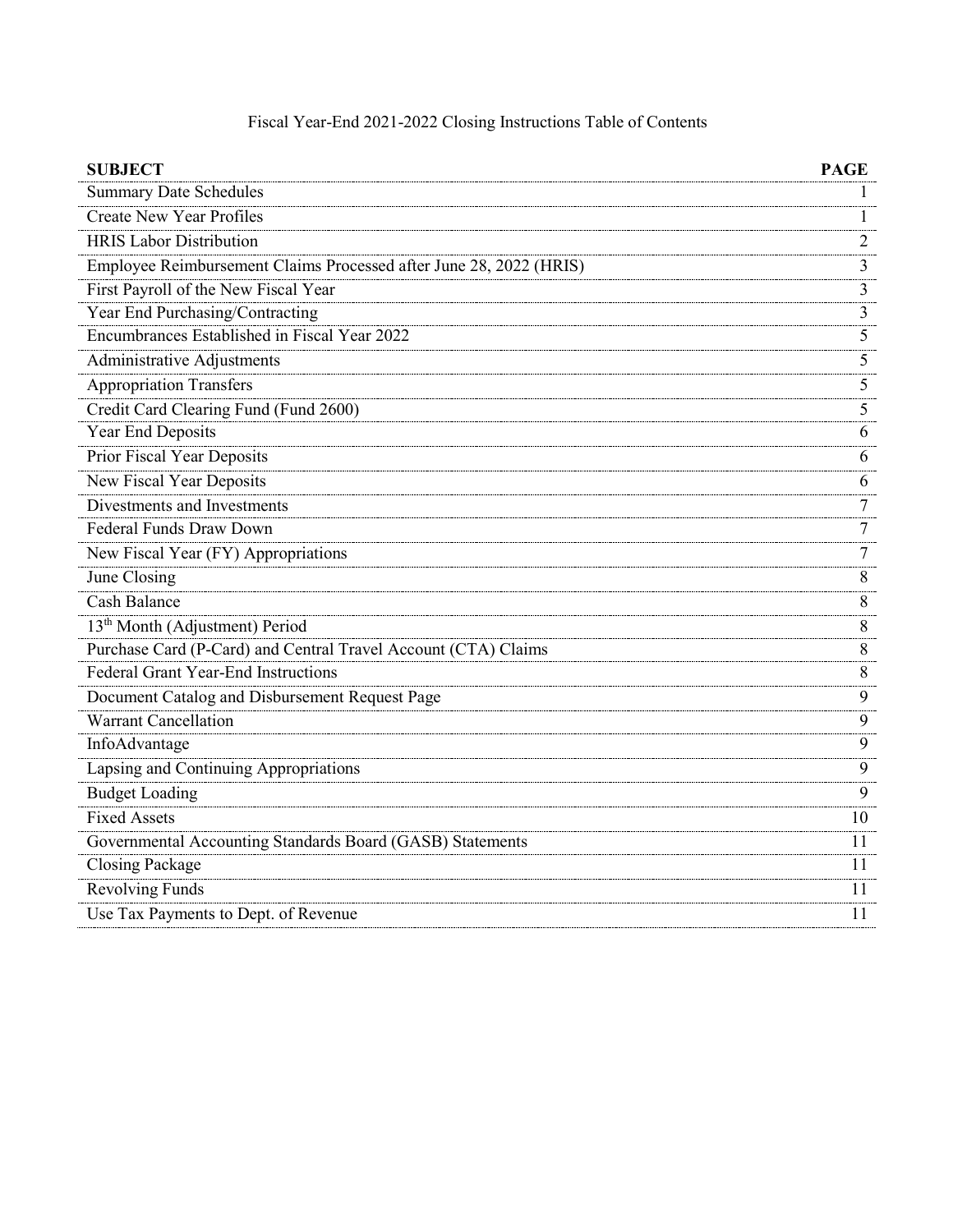| <b>FISCAL YEAR-END TASKS</b>                                                                                                                | <b>SCHEDULED</b><br><b>AFIS RUN</b><br><b>DATES</b> | <b>DEADLINE TO</b><br><b>ENTER/RELEASE</b><br><b>TRANSACTIONS</b><br><b>ON-LINE</b> | <b>DEADLINE TO</b><br><b>DELIVER</b><br><b>DOCUMENTS/</b><br><b>REQUESTS TO</b><br><b>GAO/CSB FOR</b><br><b>INPUT/RELEASE</b> |
|---------------------------------------------------------------------------------------------------------------------------------------------|-----------------------------------------------------|-------------------------------------------------------------------------------------|-------------------------------------------------------------------------------------------------------------------------------|
| Create new year profiles (NYTI process)                                                                                                     | 4/22/2022<br>(beginning at<br>4:00 p.m.             |                                                                                     |                                                                                                                               |
| Departmental budget structures load                                                                                                         | 5/7/2022<br>Ongoing                                 | Ongoing (dependent                                                                  | 4/22/2022 (unless<br>exception granted)                                                                                       |
| Appropriations Loads (Fiscal Year 2023)                                                                                                     | (dependent on<br>chaptered Feed<br>Bill)            | on chaptered Feed<br>Bill)                                                          |                                                                                                                               |
| Appropriation Transfers (Fiscal Year 2022)                                                                                                  |                                                     |                                                                                     | 6/17/2022 by 2:00<br>p.m.                                                                                                     |
| Encumbrances for Fiscal Year 2022 obligations                                                                                               |                                                     | 6/30/2022 by 8:00<br>p.m.                                                           | 6/24/2022 by 4:00<br>p.m.                                                                                                     |
| Pending or draft FA, FD, FI, FM, FT fixed asset<br>documents cleanup before the fourth quarter of Fiscal<br>Year 2022 mass depreciation run |                                                     | 7/1/2022 by 8:00<br>p.m.                                                            | 6/24/2022 by 4:00<br>p.m.                                                                                                     |
| Fourth quarter of Fiscal Year 2022 mass depreciation<br>run                                                                                 | 7/2/2022                                            |                                                                                     |                                                                                                                               |
| Deposit with State Treasurer or Bank Deposit Slip<br>dated no later than 6/29/2022                                                          |                                                     | 7/8/2022 by 2:00<br>p.m.                                                            | 7/7/22 by 4:00 p.m.                                                                                                           |
| Federal Funds Draw-Downs with the State Treasurer                                                                                           |                                                     | 7/8/2022 by 2:00<br>p.m.                                                            | 7/7/2022 by 4:00<br>p.m.                                                                                                      |
| June soft close                                                                                                                             | 7/9/2022                                            |                                                                                     |                                                                                                                               |
| June monthly reports available in infoAdvantage<br>Document error corrections                                                               | 7/10/2022                                           | Keep current daily                                                                  |                                                                                                                               |
| 13 <sup>th</sup> month close (Fiscal Year 2022 soft close)                                                                                  | 7/16/2022                                           | 7/15/2022 by 8:00<br>p.m.                                                           |                                                                                                                               |
| Clear Document Catalog for Fiscal Year 2021<br>documents                                                                                    |                                                     | 7/15/2022 by 8:00<br>p.m.                                                           |                                                                                                                               |
| Statutory encumbrances lapse                                                                                                                | 7/9/2022                                            |                                                                                     |                                                                                                                               |
| Appropriation lapse                                                                                                                         | 7/16/2022                                           |                                                                                     |                                                                                                                               |
| Encumbrances balance roll forward                                                                                                           | 7/30/2022                                           |                                                                                     |                                                                                                                               |
| Fiscal Year 2022 hard close                                                                                                                 | TBD                                                 |                                                                                     |                                                                                                                               |

## **CREATE NEW YEAR PROFILES**

The new Chart of Accounts (COA) structure will be established in AFIS on April 22, 2022. This is done via the New Year Table Initialization (NYTI) process. The NYTI process affects a subset of COA profiles with Fiscal Year (FY) and Budget Fiscal Year (BFY) as part of the key fields. These profiles are copied from the current fiscal year and established in the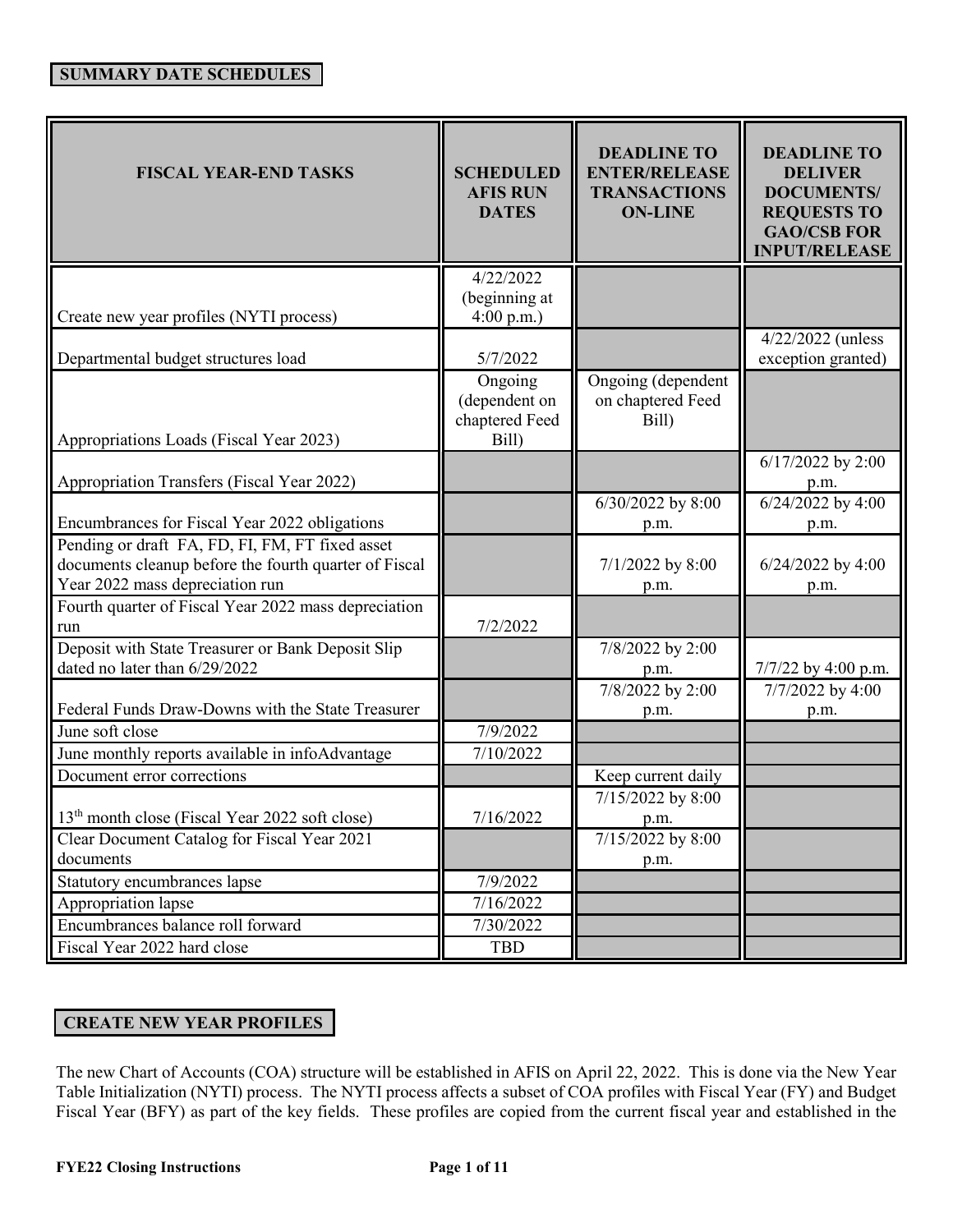new fiscal year if the profiles are active. After the new profiles are created, agencies may start making changes to these profiles to meet the appropriation and budget loading requirements as well as their own reporting and budget tracking needs.

The following are key notes of the profile roll process:

- COA structures with end dates will be established in the new fiscal year**.** Setting an end date will not affect whether or not the element rolls into the next fiscal year.
- Program (i.e. Grant and Project) related COA structures will not be rolled because FY and BFY are not part of the key fields.
- The NYTI process requires more than one step.
	- o The Department, Unit structures and any associated roll-ups (i.e. Branch, Cabinet, Division, Group, Section, District, and Bureau) will begin at 4:00 p.m. on Friday, April 22, 2022 and will complete prior to the beginning of the nightly batch cycle. A system bounce is then required for these changes to be applied, which will occur at the beginning of the nightly batch cycle on April 22.
	- o The remaining chart of accounts and tables (as per Appendix A) will be completed on Saturday, April 23, 2022.
- **In order to prevent a COA in the Unit structure from rolling to the next FY, it must be inactivated prior to 4:00 p.m. on April 22, 2022**. **All other COA elements not needed for FY23 must be inactivated prior to 8:00 p.m. on April 22, 2022. Please do not inactivate any FY22 COA if it is currently being used and needs to be used until the end of FY22. In addition, please do not inactivate any FY22 COA that is inferred by on a Function inference if the Function is still being utilized.**
- Agencies are responsible for validating their FY23 COA structures after the NYTI process is completed. Once the new fiscal year appropriations are loaded, changes should not be made to the related profile structures.

AFIS profile reports can be found in infoAdvantage under 1-Statewide Reports/Profiles folder. Most of these reports are designed to run for two years so that agencies can easily compare COA's loaded in each year. A full list of tables and page names included in the NYTI process is available on the GAO website under AFIS/AFIS Information/Tables and Pages Included in the NYTI.

## **HRIS LABOR DISTRIBUTION**

Labor distribution determines how payroll expenditures are posted to AFIS. The accounting elements that are to be used for the HRIS labor distribution must first be entered into AFIS using:

- A value of 'HRIS' or 'HRLG' in the Function Type roll-up on the FUNC (Function) table for HRIS Accounting Unit
- A value of 'HRIS' in the Activity Type roll-up on the ACTV (Activity) table for HRIS Account Category (DTA and EVA only)
- A value of 'HRIS' in the Activity Type roll-up on the ACTV (Activity) table for HRIS Activity (FOA only)
- A value of 'HRS' in the Location Class roll-up on the LOC (Location) table for HRIS Activity (EVA only)
- CAS or CAM documents to set up the structure for Program/Program Period for HRIS Activity and HRIS Account Category
- CAS or CAM documents to set up the structure for Program/Program Phase for HRIS Activity (DTA only)

For all of the above methods, HRIS is updated during the nightly batch run with the new additions or modifications. Once the new elements have been added to HRIS, the agencies may update the position labor distribution information on the applicable HRIS forms (screens) using the new elements where applicable.

The first pay date charged to FY23 is July 14, 2022. Since the first payroll compute of the new fiscal year will take place on July 12, 2022, any new FY23 Labor Distribution profiles should be set up in AFIS no later than June 23, 2022, to allow for timely updates of the HRIS Accounting Units, Activities, and Account Categories. The GAO will upload all new FY23 Labor Distribution Elements on June 24, 2022 to allow for timely updates to ETE (Employee Time Entry) Account Templates on June 27, 2022.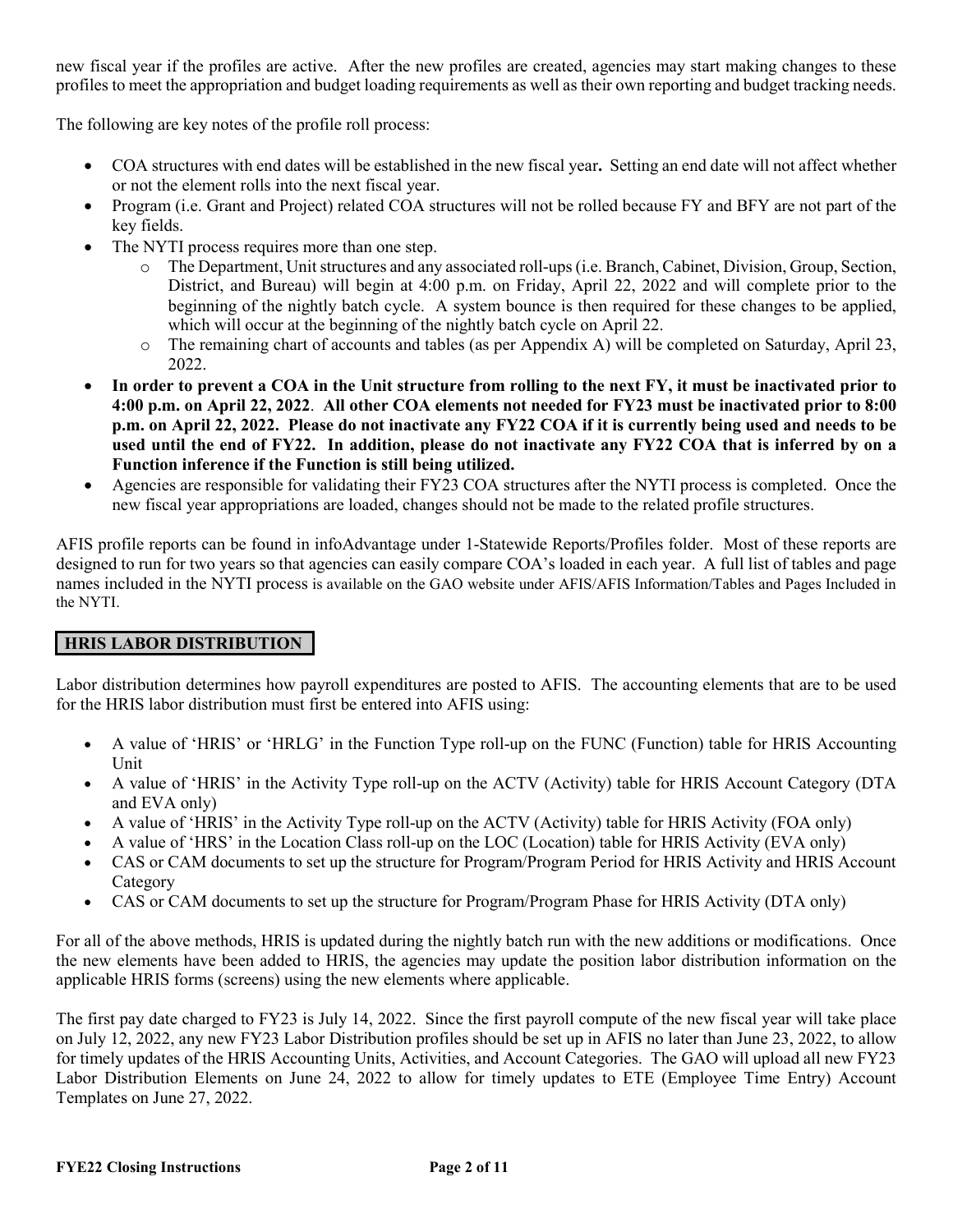Starting June 28, 2022, only FY23 COA elements will be included on the accounting elements interfaces to HRIS; FY22 COA elements will no longer be interfaced to HRIS. If your agency has a situation, in which a FY22 COA element(s) needs to be interfaced to HRIS after the June 28, 2022 deadline, please contact your AFIS liaison.

The GAO will update the HRIS Sub-Account from 2022 to 2023 as well as the labor distribution elements (if requested by agency) on all active Positions (XP02 or ZP02 form) on July 2 and July 3, 2022. The GAO will change the Sub-account for Payroll Distribution records (XR23.3), if applicable, on July 1, 2022.

For more information about HRIS Labor Distribution, or if your agency has a situation in which the labor distribution Sub-Account should not be changed to the new fiscal year, please email [gaosystemsupport@azdoa.gov.](mailto:gaosystemsupport@azdoa.gov)

### **EMPLOYEE REIMBURSEMENT CLAIMS PROCESSED AFTER JUNE 28, 2022 (HRIS)**

There will be two options available for processing employee reimbursement claims (including travel) in HRIS after the June 28, 2022 compute. These options are for employee reimbursement claims that need to be charged to Fiscal Year 2022 and contain reverting type appropriations:

- 1. Reimbursement transactions entered in HRIS after June 28, 2022, that are to be processed with the normal payroll cycle will be charged to the new fiscal year in both HRIS and New AFIS. The agency will then need to process an administrative adjustment in AFIS to transfer the charges to the correct BFY during the administrative adjustment period.
- 2. Agencies may also input reimbursement transactions in HRIS from June 29, 2022 through June 30, 2022 as handwrites. However, agencies must ensure the labor distribution in HRIS reflects the proper accounts as defined for FY22.

If you have questions about processing reimbursement transactions, please contact your AFIS liaison.

#### **FIRST PAYROLL OF THE NEW FISCAL YEAR**

The first payday charged to the new fiscal year is July 14, 2022. Agencies can begin entering time records in HRIS for the first payroll of new fiscal year beginning on July 4, 2022. Agencies are not to enter time records prior to July 4, 2022. Any time records entered prior to the Position form (XP02 or ZP02) labor distribution update will be deleted.

Employee Time Entry (ETE) provides the ability for employees to enter their time card electronically via the Y.E.S. website. Agencies utilizing ETE can begin entering time records **after 12pm** on June 27, 2022 to allow for necessary updates to the ETE Templates. ETE Time records will be loaded into HRIS on the morning of June 27, 2022. Please review the ETE Time Record Extract Report (ZS535.prt), the ETE Time Record Extract Error Report (ZS535.error), the ETE Time Record Interface Report (ZR530.prt) and the ETE Time Record Interface Error Report (ZR530.error) as early as July 11, 2022 to ensure the accuracy of time records and to correct any errors that may have occurred.

#### **YEAR-END PURCHASING/CONTRACTING**

Similar to last fiscal year, there will be no 13<sup>th</sup> month processing of claims. The month of June will remain open until July 8, 2022. Any claims for goods and services received on or before June 30, 2022 but not paid on or before July 8, 2022 will need to be paid as administrative adjustments. BFY22 claims may be processed in AFIS using a GAX document until 8:00 p.m. on July 8, 2022, but must use Accounting Period 12. BFY22 claims may also be processed in Arizona Procurement Portal (APP), but will need to be administrative adjustments after June 30, 2022.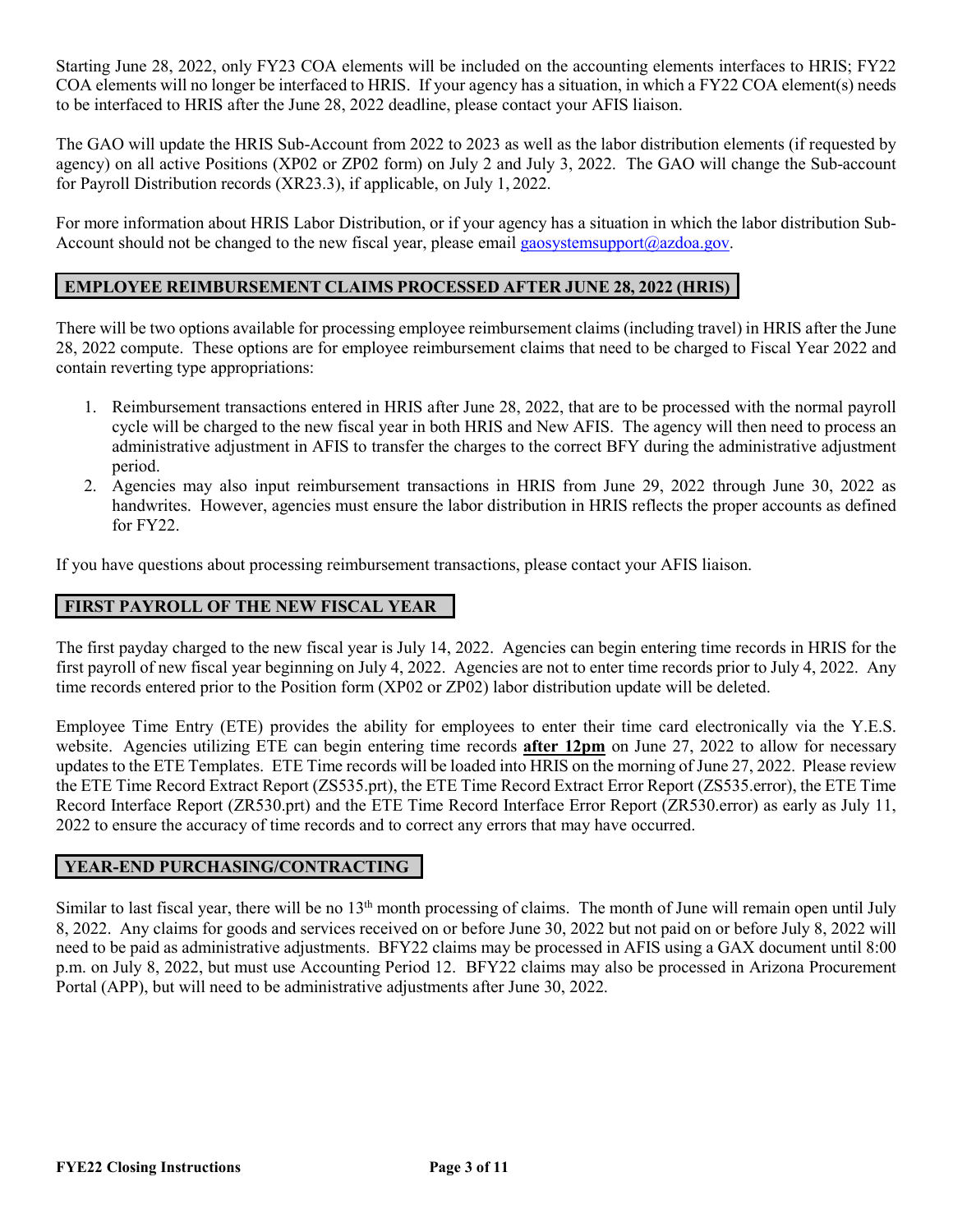The following table demonstrates different payment process criteria.

| <b>PAYMENT</b><br><b>PROCESSED</b><br><b>IN/DOCUMENT</b> | <b>CALENDAR DATE</b> | <b>BFY FOR CLAIM</b>                           | <b>FY/PERIOD/RECORD</b><br><b>DATE</b>                                            |
|----------------------------------------------------------|----------------------|------------------------------------------------|-----------------------------------------------------------------------------------|
| $APP - GAXIV1$                                           | $\leq 6/30/2022$     | 2022                                           | $FY = 2022$<br>Accounting Period $\leq 12$<br>Record Date $\leq 6/30/22$          |
| $APP - GAXIV1$                                           | $\geq 7/1/2022$      | 2022<br>(Administrative<br><b>Adjustment</b> ) | $FY = 2023$<br>Accounting Period $\geq 1$<br>Record Date $\geq$ 7/1/2022          |
| <b>APP - GAXIV1</b>                                      | $\geq$ 7/1/2022      | 2023                                           | $FY = 2023$<br>Accounting Period $\geq 1$<br>Record Date $\geq 7/1/2022$          |
| $AFIS - GAX$                                             | $\leq 7/8/2022$      | 2022                                           | $FY = 2022$<br>Accounting Period $= 12$<br>Record Date $=$ Current<br>date        |
| $AFIS - GAX$                                             | $\geq$ 7/11/2022     | 2022<br>(Administrative<br>Adjustment)         | $FY = 2023$<br>Accounting Period $\geq 1$<br>Record Date $=$ Current<br>date      |
| $AFIS - GAX$                                             | $\geq 7/1/2022$      | 2023                                           | $FY = 2023$<br>Accounting Period $\geq 1$<br><b>Record Date = Current</b><br>date |

While A.R.S § 35-191.A allows some flexibility in this area of year-end purchasing and contracting, these procedures should be followed:

- A. Goods and/or services should be procured with the intent to receive them on or before **June 30.**
- B. Generally, goods and/or services ordered by June 30, but received on or after **July 1,** may be paid out of the old fiscal year appropriation only IF **all four** of the following conditions are met:
	- 1. The expenditure is valid for the old fiscal year appropriation.
	- 2. The contractual liability relating to the claim was created on or before June 30. This means that the goods and/or services must have been ordered and an encumbrance recorded in AFIS **on or before June 30**.
	- 3. When the invoice arrives, there must be sufficient spending authority remaining in the appropriation in order to make the payment.
	- 4. If it is known that the goods and/or services will NOT be received by June 30, the approval of the Director of the Department of Administration must be obtained before the obligation is created (prior to July 1). Please complete the Administrative Adjustment Request Form located on the GAO website under Publications and then Forms. The request must specify:
		- **a)** Purchase order number  **b)** Vendor name  **c)** Description of the Goods and/or Services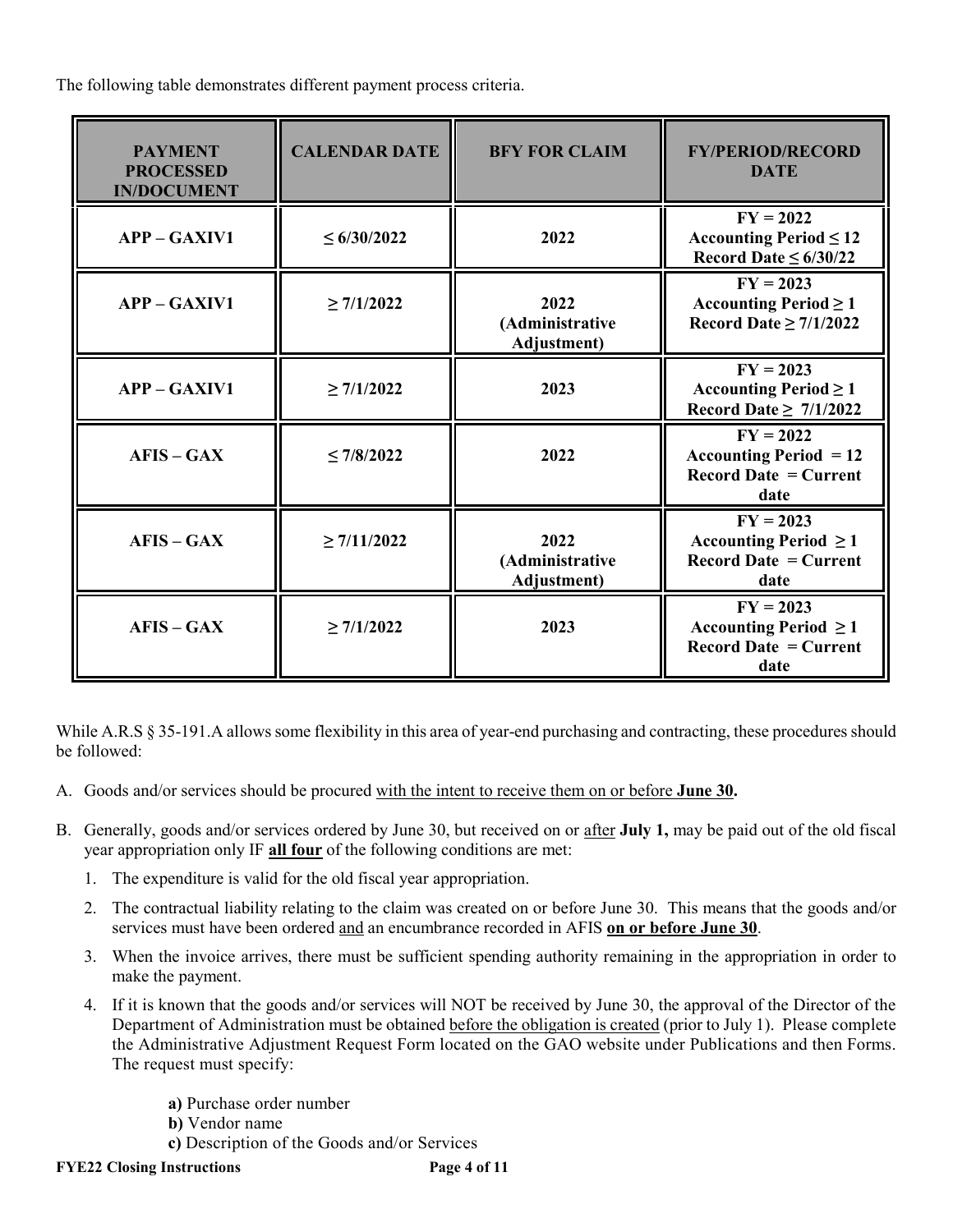- **d)** The dollar amount of the Goods and/or Services
- **e)** When the goods and/or services were ordered
- **f)** When the goods and/or services are expected to be received, and
- **g)** Reasons why the goods and/or services will not be received by June 30
- C. When it is anticipated that goods and/or services will not be received on or before June 30, and a claim cannot be processed until after **June 30, 2022**, the claim may be processed as an administrative adjustment and paid out of the prior fiscal year appropriation if both of the following conditions are met:
	- 1. All of the conditions set forth in B. 1– 4 above are met.
	- 2. In accordance with A.R.S § 35-151 and § 35-191, all expenditures to be paid as administrative adjustments in AFIS must be encumbered **regardless of the dollar amount**. These encumbrances are required to be entered and processed in AFIS by **June 30, 2022**. There may be facts and circumstances that do not fit within this policy. If so, please contact your AFIS liaison to coordinate the resolution. Please review the State of Arizona Accounting Manual, Topic 45, Section 46 on Fiscal Year-End Contracting for more details.

#### **ENCUMBRANCES ESTABLISHED IN FISCAL YEAR 2022**

Agencies can continue to use open encumbrances established in FY22 for June (Accounting period 12) disbursement transactions processed between July 1 through July 8, 2022 and for the administrative adjustment period beginning on July 9, 2022.

Encumbrance balances impact fund balance and budget. Agencies are responsible for monitoring and closing open and unused encumbrances timely to ensure sufficient appropriations and allotments are available to clear outstanding documents, especially payroll expenditure documents (PEDF1), which must be cleared by July 8, 2022. Agencies may use the FIN-AZ-GL-N648 Encumbrances report in the Statewide General Ledger folder to find open encumbrances by appropriation, fund or programmatic chart of accounts.

Encumbrance balances created in FY22 will be rolled forward to FY23 on July 30, 2022. The balance roll forward will not impact agencies ability to use open encumbrances established in FY22 beginning July 1, 2022. The roll forward process includes the BFY used on the encumbrances to properly impact fund balance and budget of the prior and new fiscal years. Please review Topic 45, Section 46 of the State of Arizona Accounting Manual on Year-End Contracting for more details.

#### **ADMINISTRATIVE ADJUSTMENTS**

Payments for FY22 obligations can be processed in AFIS as administrative adjustments beginning on July 9, 2022. All administrative adjustments will require an encumbrance to be referenced on the transaction.

#### **APPROPRIATION TRANSFERS**

Appropriation transfers for the fiscal year ending June 30, 2022 should be submitted through AFIS workflow via a BGA90 document by 2:00 p.m. June 17, 2022. Any appropriation transfer transactions for the old fiscal year received after this date will be processed as soon as possible on a first-in, first-out basis. There is, however, no guarantee that they can be processed by the June 30th statutory deadline. In addition, please ensure that you give adequate consideration for any appropriations requiring review by the Governor's Office of Strategic Planning and Budgeting (OSPB) and/or the Joint Legislative Budget Committee (JLBC). If you have any additional questions regarding this process, please email GAOAFR@azdoa.gov.

#### **CREDIT CARD CLEARING FUND (FUND 2600)**

For agencies currently accepting credit card payments using the Credit Card Clearing Fund (Fund 2600), Fund 2600 must be reconciled by the last business day of the fiscal year. Please take the necessary steps to ensure that transactions posting to this fund are transferred out to the applicable fund(s) in a timely manner. Refer to the CBALDQ (Cash Balance Detail)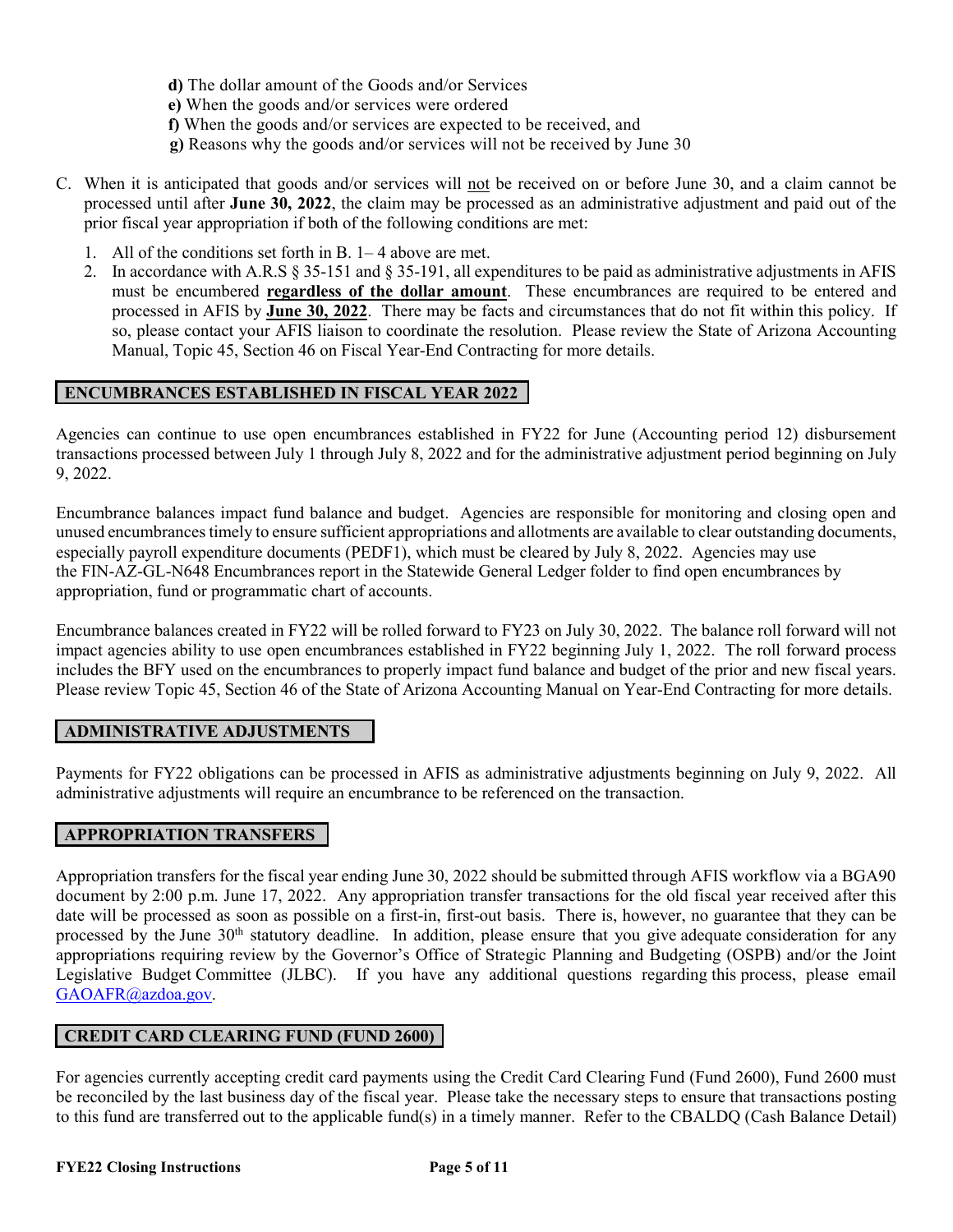or CBALSQ (Cash Balance Summary) to check the cash balance in Fund 2600 and reconcile against the Favorable and Unfavorable Credit Card adjustments that have been processed by the State Treasurer's Office.

#### **YEAR END DEPOSITS**

#### **Fiscal Year 2022, Accounting Period 12**

For deposits to be processed in the fiscal year ending June 30, 2022, Accounting Period 12:

- Cash and check deposits prepared in bank bags can be delivered to the Treasurer's Office by **June 29, 2022 at 3:00 p.m.** *Deposits brought in on June 30, 2022 will be processed as a Prior Fiscal Year Deposit. See section below.*
- Wires and ACH deposits received in the State's account on or before **June 30, 2022**.
- Deposits processed at financial institutions in the State's account on or before **June 29, 2022.** *Deposits processed at financial institutions on June 30, 2022 will be processed as a Prior Fiscal Year Deposit. See section below.*

**All AFIS CR documents must have a blank record date field and must be emailed t[o agencydeposit@aztreasury.gov](mailto:agencydeposit@aztreasury.gov) by June 30, 2022 at 1:00 p.m.** The CR document will be approved once the funds have been deposited at the bank. If the deposits are entered by the CSB, then all documents must be delivered to the CSB by the stated deadline listed the **Summary Date Schedules** (page 1). In all cases, the deposits should be prepared and delivered as monies are received.

#### **PRIOR FISCAL YEAR DEPOSITS**

#### **Fiscal Year 2022, Accounting Period 13**

For deposits to be processed in the fiscal year ending June 30, 2022, Accounting Period 13:

- Cash and check deposits prepared in bank bags and delivered to the Treasurer's Office on or before **June 30, 2022 at 3:00 p.m.**
- Wires and ACH deposits received in the State's account on or before **June 30, 2022**.
- Deposits processed at financial institutions in the State's account on or before **June 30, 2022.**

Agencies must have the AFIS CR document entered and approved by the agency and emailed to the Treasurer's Office **no later than July 8, 2022 at 2:00 p.m.**

For the week of July 1, 2022 through July 8, 2022, the Accounting Period and Fiscal Year fields on the header of the CR document will be unmasked to allow for FY22 processing. **CR documents for prior year deposits (FY22) must contain FY22 information only, have FY 2022 and Accounting Period of 13 on the header and on the individual accounting lines, and the header Record Date field left blank.** 

Do not include multiple FY accounting lines on a single CR document. Any document received with current and prior fiscal year monies within one document will be rejected and returned to the agency. **Please include "FY22" for prior year deposits in the subject line of the email to [agencydeposit@aztreasury.gov.](mailto:agencydeposit@aztreasury.gov)** 

### **NEW FISCAL YEAR DEPOSITS**

#### **Fiscal Year 2023, Accounting Period 1**

For FY23 deposits, continue to leave the Accounting Period on the header and accounting lines blank for CR type documents.

Do not include multiple FY accounting lines on a single CR document. Any document received with current and prior fiscal year monies within one document will be rejected and returned to the agency. **Please include "FY23" for current year deposits in the subject line of the email to [agencydeposit@aztreasury.gov.](mailto:agencydeposit@aztreasury.gov)**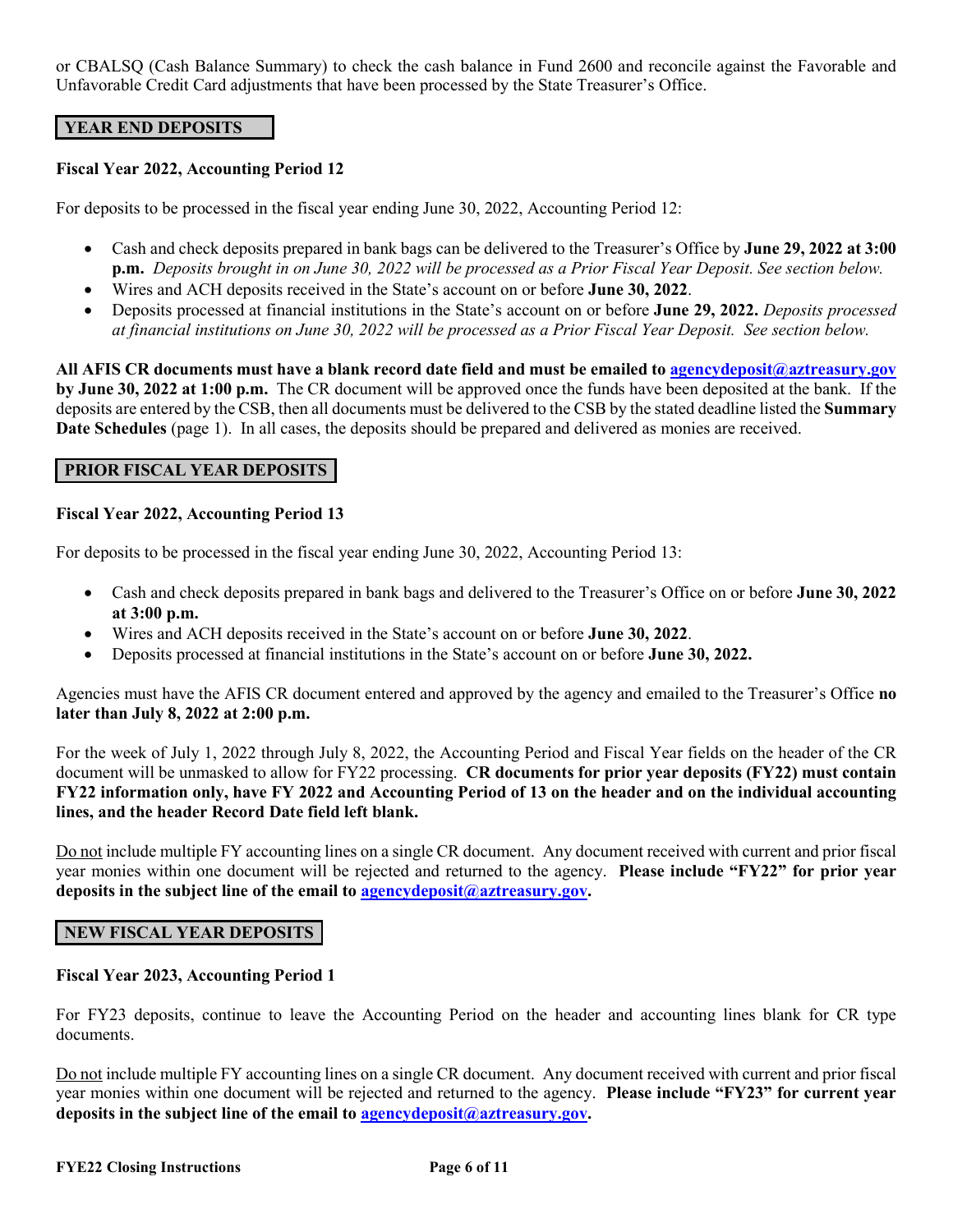The following table demonstrates the AFIS information based on when funds were deposited at the bank.

| <b>BANK DEPOSIT DATE</b> | <b>AFIS APPROVAL DATE</b>          | <b>FY/PERIOD/RECORD DATE</b>                                                            |
|--------------------------|------------------------------------|-----------------------------------------------------------------------------------------|
| $\leq 6/30/2022$         | $\leq 6/30/2022$                   | $FY = BLANK$<br><b>Accounting Period = BLANK</b><br>$\text{Record Date} = \text{BLANK}$ |
| $\leq 6/30/2022$         | $\geq$ 7/1/2022 to $\leq$ 7/8/2022 | $FY = 2022$<br>Accounting Period $= 13$<br><b>Record Date = BLANK</b>                   |
| $\geq 7/1/2022$          | $\geq$ 7/1/2022                    | $FY = 2023$<br><b>Accounting Period = BLANK</b><br>$\text{Record Date} = \text{BLANK}$  |

## **DIVESTMENTS AND INVESTMENTS**

The process for investing and divesting funds is done via the SWEEP table. Agencies who invest with the State Treasurer must set the minimum required cash balance (for general ledger account 0070) on this table. Based on this minimum amount, funds are either divested or invested in the nightly batch cycle. Cash balances can be viewed in AFIS using the BBALS (ITD Balance Sheet Detail), CBALDQ (Cash Balance Detail) or CBALSQ (Cash Balance Summary) screens. Cash Balances (as of the beginning of the business day) may also be found using many reports in infoAdvantage including: FIN-AZ-GL-N649 Balance Sheet Account Inquiry, FIN-AZ-GL-N605 BSA Balances by Month, FIN-AZ-CM-N502 Monthly Cash Balance Report, and FIN-AZ-CM-N502s Monthly Cash Balance Report by Subfund.

### **FEDERAL FUNDS DRAW-DOWN**

Federal funds under single letters of credit deposited with the Bank of America on or before the last business day of the fiscal year ending June 30 will be considered prior year transactions. As with all deposits, they must be delivered to the Treasurer's Office by the June deadline.

### **NEW FISCAL YEAR (FY) APPROPRIATIONS**

FY23 appropriations will be entered into AFIS in accordance with the chaptered General Appropriations Act(s) using Budget Structure 90 (BGA90 document code). Generally, each line item in the act will have one appropriation number, but the line item may have more than one funding source.

For the General Fund portion of any Lump Sum appropriation, there is no change to the quarterly allotment percentages (30%, 22%, 22%, and 26%). All other appropriations are allotted 25% per quarter. If different quarterly allotments are necessary, a letter must be sent as soon as known and identified to the Director of the Governor's Office of Strategic Planning & Budgeting (OSPB) and the State Comptroller of the Department of Administration. The letter must state (1) why a different allotment amount needs to be available in the first quarter or otherwise allocated differently, and (2) how the agency will provide for operations throughout the rest of the year. Please note that both the Director of OSPB and the State Comptroller or Statewide CFO of the Department of Administration must approve allotment adjustment requests. To accommodate the year-end schedule, and in order to make possible adjustments to appropriation loads, this letter should be submitted to the OSPB and GAO by May 13, 2022. **Agencies must note proposed allotment changes by using Event Type BGE1 and attach the request letter to the corresponding Appropriation and Allotment Budget Document (BGA90).**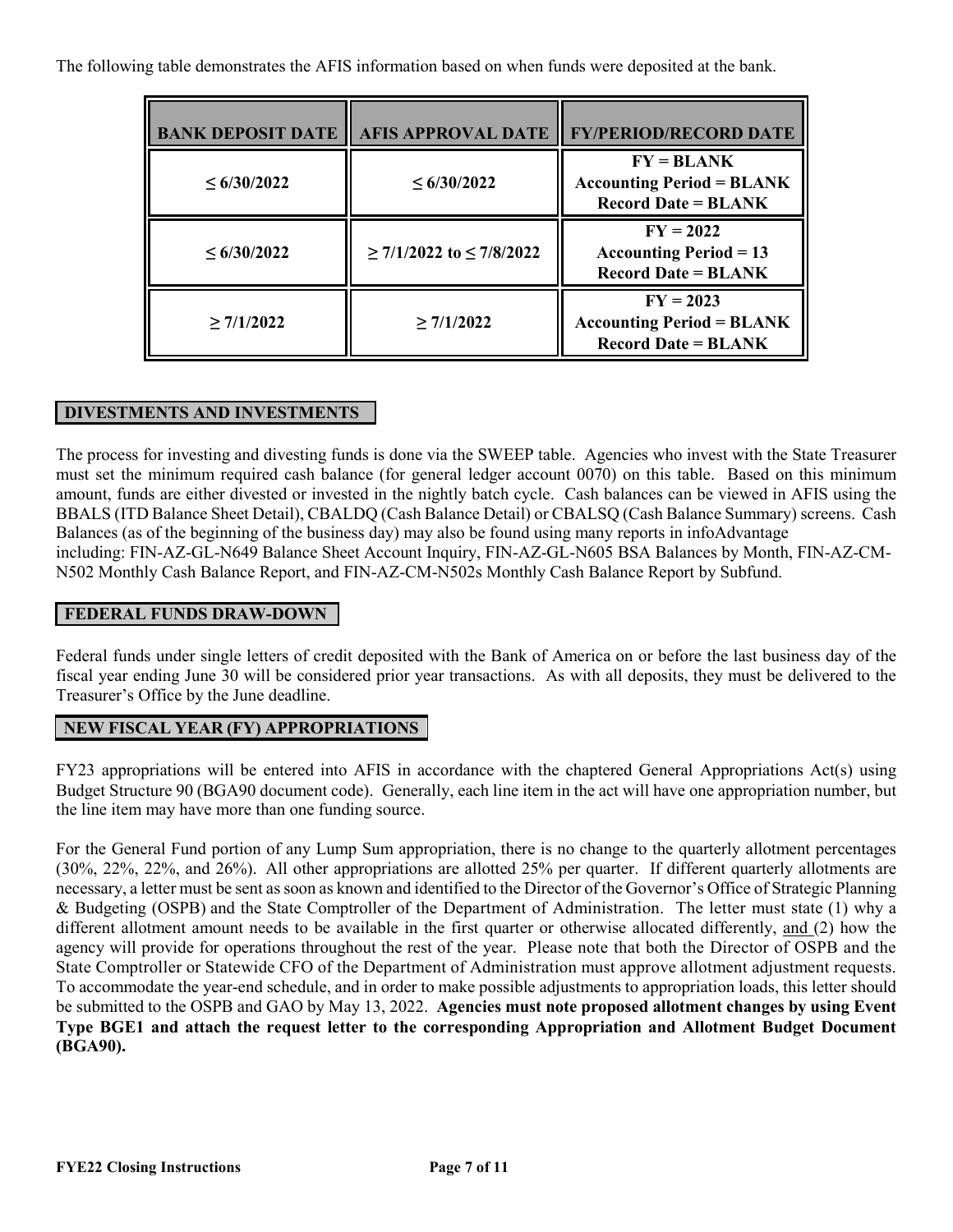## **JUNE CLOSING**

The month of June will be soft closed on July 9, 2022. June monthly reports will be available in infoAdvantage on July 10, 2022.

### **CASH BALANCE**

Cash balances in AFIS are tracked on an inception-to-date basis, and the balances are no longer needed to be available in both FY22 and FY23 as required in legacy AFIS. Sufficient cash balance in a fund and/or sub fund combination is validated at the time a financial transaction is processed. Adjustments and transfers are allowed during the  $13<sup>th</sup>$  month, so agencies will need to plan for sufficient cash if they need to process any of these types of transactions during this period. Cash Balances (as of the beginning of the business day) may also be found using many reports in infoAdvantage including: FIN-AZ-GL-N649 Balance Sheet Account Inquiry, FIN-AZ-GL-N605 BSA Balances by Month, FIN-AZ-CM-N502 Monthly Cash Balance Report, and FIN-AZ-CM-N502s Monthly Cash Balance Report by Subfund.

#### **13TH MONTH (ADJUSTMENT) PERIOD**

There will not be a 13<sup>th</sup> month this fiscal year-end for payments to vendors. Payments for FY22 obligations made after July 8, 2022 must be made as administrative adjustments.

There will be a 13<sup>th</sup> month this fiscal year-end for adjustments and transfers for the general AFIS user community. The soft close of the  $13<sup>th</sup>$  month is scheduled for July 16, 2022.

### **PURCHASE CARD (P-CARD) AND CENTRAL TRAVEL ACCOUNT (CTA) CLAIMS**

The charges on the July P-Card and/or CTA statement are likely to include charges that apply to both the fiscal year ending June 30 and the fiscal year beginning July 1. Agencies can start making ACH/EFT payments for these charges beginning July 1, using the appropriate BFY for charges for goods and services received through June 30, 2022 and the appropriate BFY for goods and services received on or after July 1, 2022.

#### **FEDERAL GRANT YEAR-END INSTRUCTIONS**

Agencies that receive federal assistance will need to complete the [H] Federal Grants Closing Package, consisting of various forms, to ensure proper recording of grant information. Refer to Federal Closing Package Quick Reference Guide on the GAO website under Federal/Cost Accounting for guidance on filling out the Federal Grants Closing Package.

Each agency must reconcile its internal accounting records to AFIS on a monthly basis per State of Arizona Accounting Manual (SAAM) Topic 05, Section 05. The agency's monthly reconciliation of federal grants should be to the FIN-AZ-GM-C081 and the FIN-AZ-GM-C075 reports and must be documented. These reports should agree with your agency's "inhouse" records i.e., grant structure, expenditures for grant numbers, and Assistance Listings. Assistance Listings, formerly known as Catalog of Federal Domestic Assistance (CFDA), can be found on federal grant and cooperative agreement award notices. A complete list of Assistance Listings can be found on [https://sam.gov/content/assistance-listings,](https://sam.gov/content/assistance-listings) which replaced cfda.gov. Activity for grants without an associated Grant ID will not be reflected on the FIN-AZ-GM-C081 and the FIN-AZ-GM-C075 reports. The Quick Reference Guide Monthly Financial Review – Grants, available on the GAO website under Training Resources, is a helpful guide to using and understanding the FIN-AZ-GM-C081 and the FIN-AZ-GM-C075 reports. Any errors should be corrected prior to June 30, 2022.

The financial activity in AFIS will be used to compile the Schedule of Expenditures of Federal Awards (SEFA). It is essential that the information be properly stated. SEFA information will be listed by Assistance Listing (CFDA) and can be verified by reviewing report FIN-AZ-GM-C083. Please verify that each Assistance Listing is correct for each corresponding grant. If an Assistance Listing is not correct, it should be corrected as soon as possible. If you do not know the correct Assistance Listing, refer to your grant award materials or contact your Federal grantor. Contact GAO at FederalGrants@azdoa.gov if there is no known Assistance Listing for the federal assistance received. The compilation of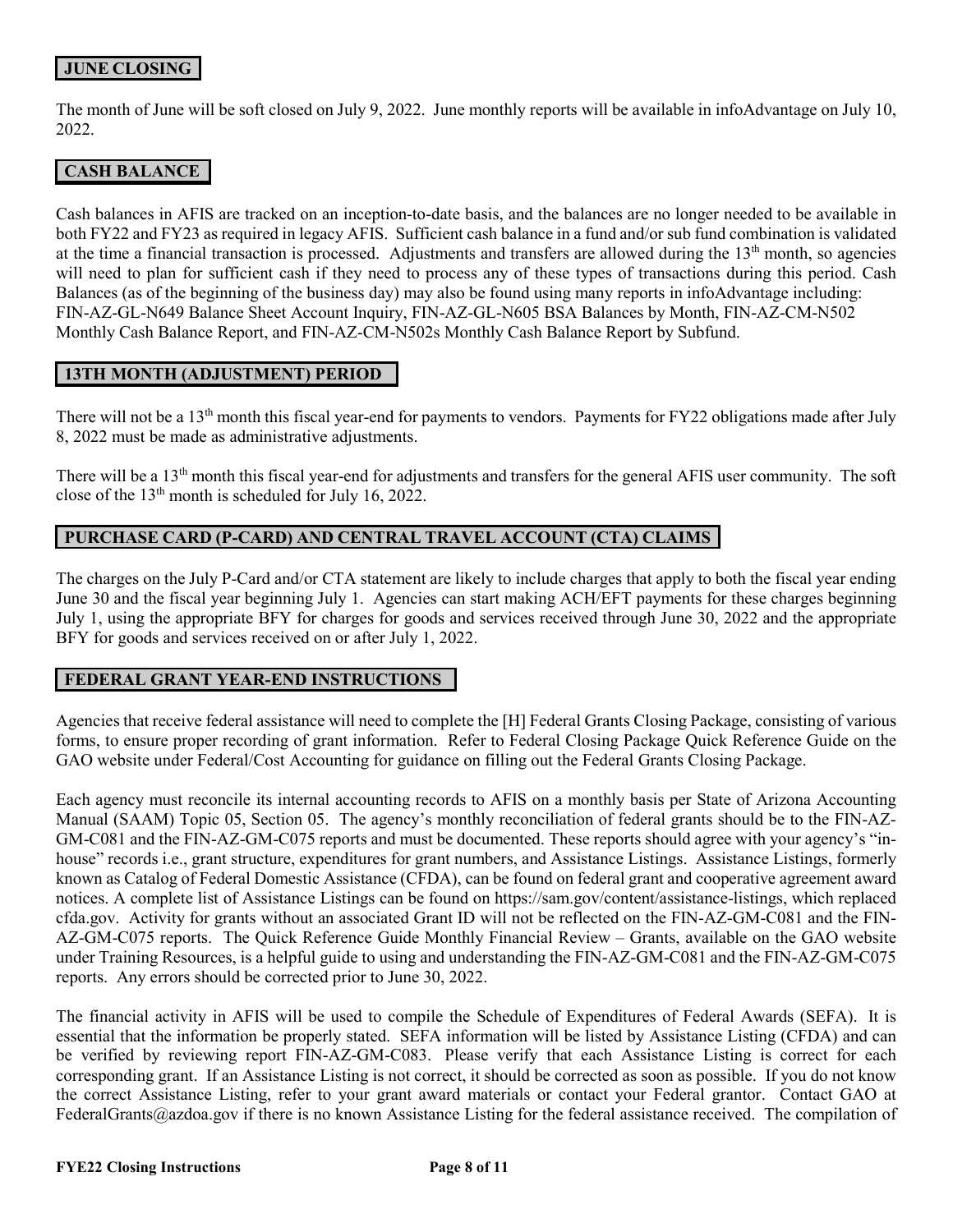the SEFA now includes a breakout of the total amount passed through to sub recipients from the total expenditures reported. This amount is captured by the use of specific objects within object class 6800.

As described in the SAAM, Topic 70, Section 55, compliance with the Federal Cash Management Improvement Act (CMIA) requires that "The timing and amount of Federal draws must be as close as is administratively feasible to the actual cash outlay by the State for direct program costs and the proportionate share of any allowable indirect costs." Therefore, cash should not be drawn down in June in anticipation of payments during July 2022, but should be closely timed to the actual payment. Please email [FederalGrants@azdoa.gov](mailto:FederalGrants@azdoa.gov) with any questions.

#### **DOCUMENT CATALOG AND DISBURSEMENT REQUEST PAGE**

The Document Catalog serves as a repository for all of the documents created in AFIS. It is the central location where all documents can be queried and processed. Each agency is responsible for clearing its transactions residing on the Document Catalog. **All payroll expenditure documents (PEDF1) for FY22 must be cleared by July 8, 2022.** All other documents should be cleared on a regular basis and ideally by July 15, 2022.

All outstanding payment requests on the Disbursement Request (DISRQ) Page that were drawn from an appropriation with the effective end date of equal to or less than June 30, 2022 must be cleared by June 30, 2022.

If you need assistance with clearing these outstanding items, please contact your AFIS liaison.

### **WARRANT CANCELLATION**

Warrant cancellation requests on or after July 1, 2022 for warrants issued in FY22 will be processed as FY23 transactions with the appropriate prior BFY.

### **INFOADVANTAGE**

Agencies will continue to be able to view and create reports from AFIS using infoAdvantage based on security permissions. The Statewide Reports Dictionary (FIN-AZ-COA-N674), located in the Statewide Profiles and Report Dictionary folder, is a useful summary reference for Statewide reports. A Quick Reference Guide explaining how to use this report can be found on the AFIS Training Resources page of the GAO website. For any questions related to infoAdvantage, please email [AFIS.Reports@azdoa.gov.](mailto:AFIS.Reports@azdoa.gov)

### **LAPSING AND CONTINUING APPROPRIATIONS**

Appropriation balances in AFIS are carried forward if the effective end date on the Appropriation and Allotment Profile (BQ90LV1) is greater than June 30, 2022. Appropriations will be available for expenditure in AFIS beginning July 1, 2022. Appropriation balances in AFIS are lapsed if the effective end date on the Appropriation and Allotment Profile (BQ90LV1) is equal to or less than June 30, 2022.

### **BUDGET LOADING**

Several options are available for agencies loading their new fiscal year Departmental budgets.Agencies must review the Agency Budget Structure Elections document and request any changes, if needed, to the GAO Budget Team at [GAOAFR@azdoa.gov](mailto:GAOAFR@azdoa.gov) no later than April 22, 2022. The Agency Budget Structure Elections document can be found on the AFIS Information page on the GAO website. This document details agency selections for the BFY22 department budget loading process. **If your agency does not need any changes, no response is required. The BFY23 department budget loading structure will default to the same department budget loading structure that is set up for BFY22**. Please review the below details for the budget options available.

**Auto-Generate Budget:** This method may be used for budget structures 92, 93 and 95. The auto-generate function tracks an agency's spend without requiring a budget to be loaded. If elected, FY22 budget will not roll into FY23. Instead, the applicable budget screen will be populated as spend increases for the agency. This method relaxes the budget document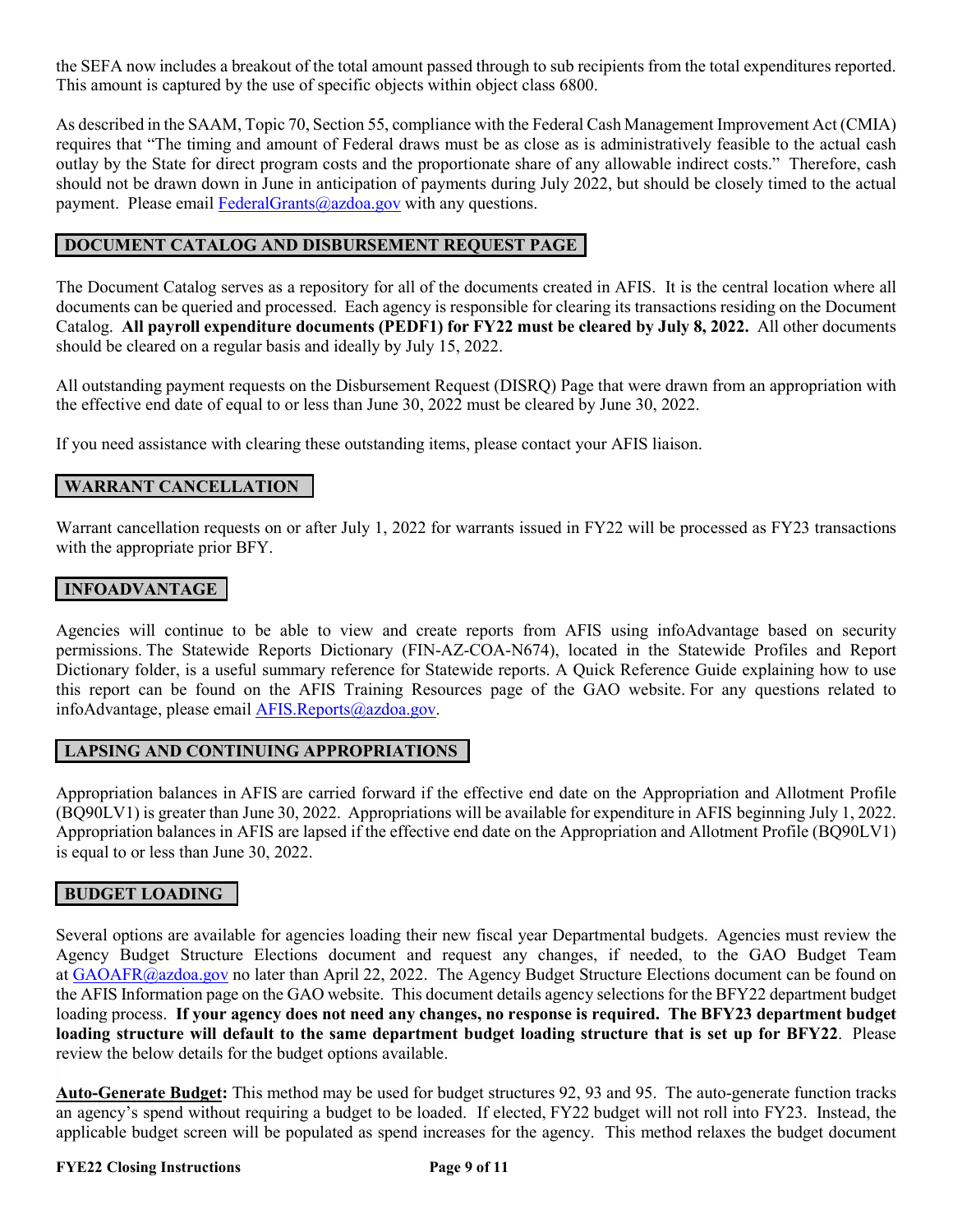requirement and will allow an agency to enter the projected budget amounts at a later date. The budgets generated using the Auto-Generate method will not show up on Budget related reports in infoAdvantage. However, spend tracking can still be obtained in expenditure related reports (e.g. GL-N640). Agencies may also view the budget information using the online screens such as BQ92LV4.

**Roll-Forward Budget with Prior Year's Budget Amounts:** This method may be used for budget structures 91, 92, 93, 94 and 95. The roll-forward budget with prior year's budget amount option will roll FY22 budgets to FY23 with a status of final. The Current Budget amount will be the only amount rolled forward. The agency will need to manually create budget modification documents, if changes are needed to budgeted dollar values.

**Roll-Forward Budget in Draft Status:** This method may be used for budget structures 91, 92, 93, 94 and 95. The rollforward budget option will roll FY22 budgets to FY23 with a status of draft. Agencies will then need to update the amounts in the budget documents and submit the documents to workflow.

Agencies utilizing the Program structure must manually enter related budgets for those structures. There are several program budget structures available for agencies to use with varying levels of detail and control options. The auto-generate option is **NOT** available for program budgets.

**Budget Constraints:** All constraints are turned off for budget structures 92, 93 and 95, but agencies can still choose to manually change the constraints for these structures. Agencies can look at the BUDLCON table to review the constraints.

**Budget Interface Upload:** This option is only available for those agencies that were approved for FY23. This method can be used for all budget structures and can be combined with the other budget options.

For questions about processing budgets in AFIS, please email [GAOAFR@azdoa.gov.](mailto:GAOAFR@azdoa.gov)

### **FIXED ASSETS**

Fixed assets must be updated in AFIS in a timely manner. Acquisitions should be recorded within one calendar month from the date of issuing the payment for the capital asset. Disposals should be recorded within 10 business days after receiving an approved Surplus Property Removal Request from the Surplus Property Management Office (SPMO).

Agencies must update AFIS prior to the close of the fiscal year with the information related to the assets that are received on or before June 30, 2022 and paid for on or before June 30, 2022. Please refer to the infoAdvantage report FIN-AZ-AM-N599 Fixed Asset Acquisitions for your agency's fixed asset additions activity.

Agencies that do not have all of their fixed assets on AFIS, or whose fixed asset listing is not current as of the close of the fiscal year, will be required to make adjustments to their Closing Package for fixed assets. **This will require the agency to provide to the GAO a listing of their fixed assets with the associated depreciation schedules in addition to the other schedules currently required in the Fixed Asset Closing Package.**

The Closing Package for fixed assets is identified as the FIN-AZ-AM-N598 ACFR FYE Closing Package. Agencies can obtain a copy of their agency's Excel AM-N598 Report for FY22 by accessing a subfolder within the Statewide Asset Management folder that will be placed there after the soft close and will be named: AM-N598 for FY22. Before this time, agencies should review their fixed asset activity by using the FIN-AZ-AM-N626 Fixed Assets Summary Snapshot which provides an up to date summary of their fixed assets and associated accumulated depreciation.

For additional information on this subject, please refer to the State of Arizona Accounting Manual, Topic 25, Long-Lived Resources or to enter a new asset, see the Acquiring a New Fixed Asset Quick Reference Guide on the GAO's website. For assistance with fixed asset reporting related issues, please email [ACFR@azdoa.gov.](mailto:ACFR@azdoa.gov)